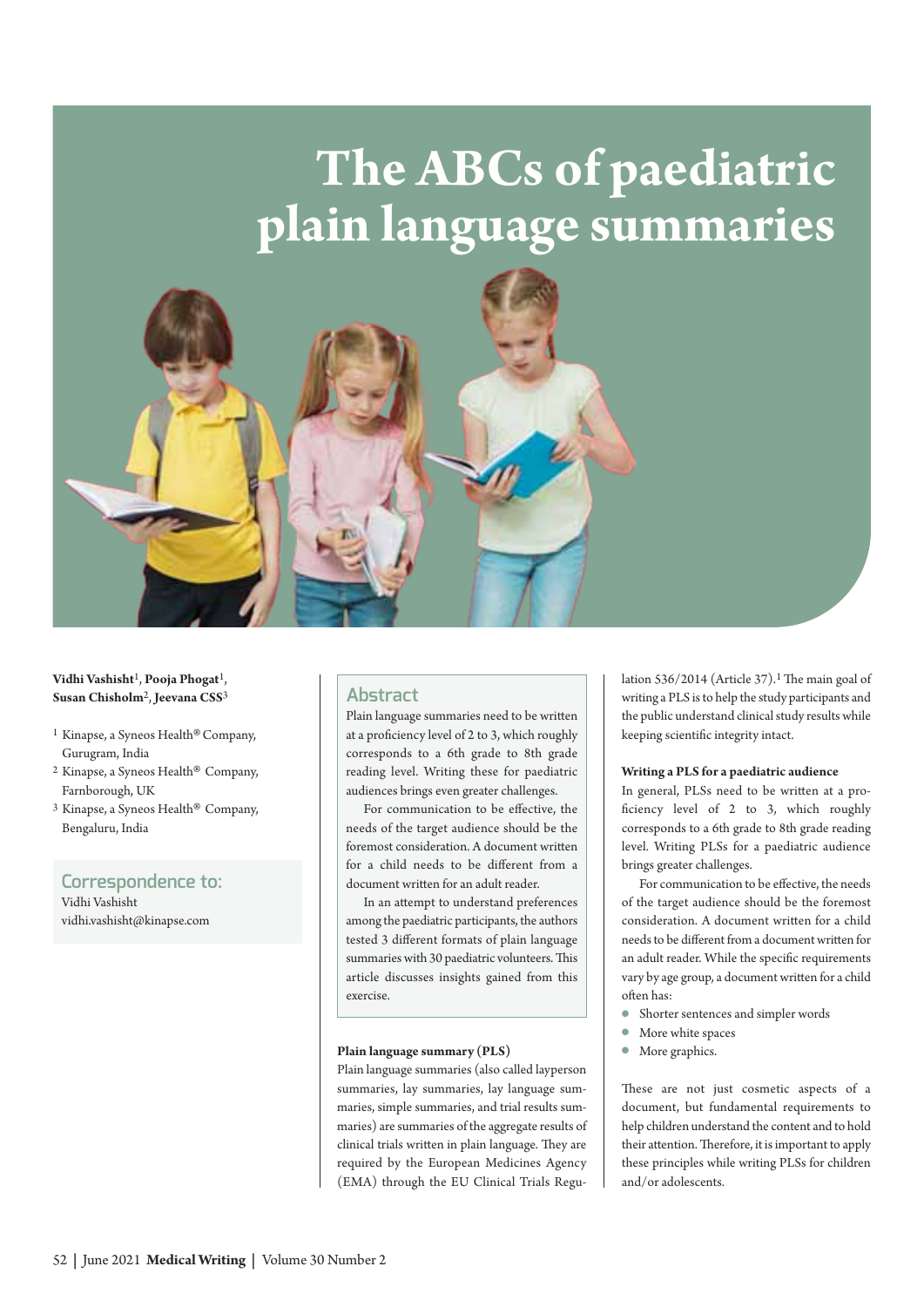The recommendations of the expert group on clinical trials for the implementation of Regulation (EU) No 536/2014 on clinical trials on medicinal products for human use2 mentions that sponsors of paediatric studies should consider developing a child-focused version of the PLS that may differ in terms of presentation and style (more illustrations or graphics) to assist children in understanding trial results, over and above what is required under the EU CT Regulation.

While considering the appropriate format, the sponsor must ensure that the information presented is non-promotional, non-misleading, and factually correct, while still being easy to understand.

# **Different PLS formats**

To better understand the impact of format and graphics on the readability of a paediatric PLS, 3 different formats of a PLS on pollen allergy were created:

- 1. Standard PLS
- 2. Infographic version
- 3. Illustrated version

#### **Standard PLS**

The standard PLS was a basic version that met the minimum requirements of a PLS:

- <sup>l</sup> Text was suitable for people with low to aver age levels of literacy.
- **·** Simple words and sentence structure were used.
- <sup>l</sup> Basic graphics, e.g., diagrams explaining the study design, simple bar graphs for the primary endpoint results were used.
- Simple tables were used to report the safety results.

Figure 1 includes examples of the key components of the paediatric PLS. The full PLS for study CIGE025F1301 can be found at [www.novartisclinicaltrials.com.](http://www.novartisclinicaltrials.com) 3

#### **Infographic PLS**

The infographic PLS used a combination of text, icons, and charts to improve the readability and presentation of the document for a paediatric audience:

- <sup>l</sup> All the readability elements of the standard PLS, described above, were retained in this version.
- $\bullet$  Where possible, relevant icons or infographics were added to support the text, shortening the paragraphs of information. This also helped to add more white space in the document:
- <sup>l</sup> A glossary of terms was included at the beginning of the PLS to familiarise the reader with the scientific terms used in the PLS.
- **•** Previous testing suggested that bar graphs for primary endpoint results are easy to comprehend and thus were retained in this version.
- The tables to explain the safety results were changed into an infographic format.

These are not just cosmetic aspects of a document, but fundamental requirements to help children understand the content and to hold their attention.

Figure 2 shows examples of key differences from the standard PLS. The full infographic PLS for study CIGE025F1301 can be found at [www.novartisclinicaltrials.com.](http://www.novartisclinicaltrials.com) 3

#### **Illustrated PLS**

An illustrated version was created using the standard PLS as the starting point. The simple graphics and tables of the standard version were replaced with comic-style graphics. The text of the PLS was edited to make it more concise, so as not to overwhelm the children and adolescents.

Figure 3 shows examples of key differences from the standard and illustrated PLS.

# **Feedback from user testing on the 3 PLS formats**

Children between the ages of 9 and 16 were asked to provide feedback on all 3 versions of the anonymised PLS. The children were asked to read the PLSs and provide their feedback either face-to-face or online. Their feedback was

# **Why was the research needed?**

n Researchers are looking for a better way to treat severe Japanese cedar pollinosis that is not completely controlled by the currently available treatments. Japanese cedar pollinosis is a type of seasonal allergy caused by Japanese cedar pollen. This allergy affects around 30% of the people living in Japan. A majority of the people affected have severe symptoms that impact their daily activities. Symptoms include sneezing, runny nose, stuffy nose, and itchy and watery eyes. Even with the available treatments, some patients still report symptoms during the cedar pollen season.

#### n **Most Common Non-Serious Adverse Events 2**

|                                                         | Draw X      | Placebo     |
|---------------------------------------------------------|-------------|-------------|
| Total number of participants                            | 161         | 175         |
| Total participants affected with the most common events | $16\%$ (26) | $12\%$ (21) |
| Common cold                                             | $9\%$ (15)  | (8)<br>5%   |
| Sore throat                                             | (7)<br>4%   | (5)<br>3%   |
| Flu                                                     | (4)<br>3%   | (8)<br>5%   |

*Figure 1. Examples from the standard PLS format*

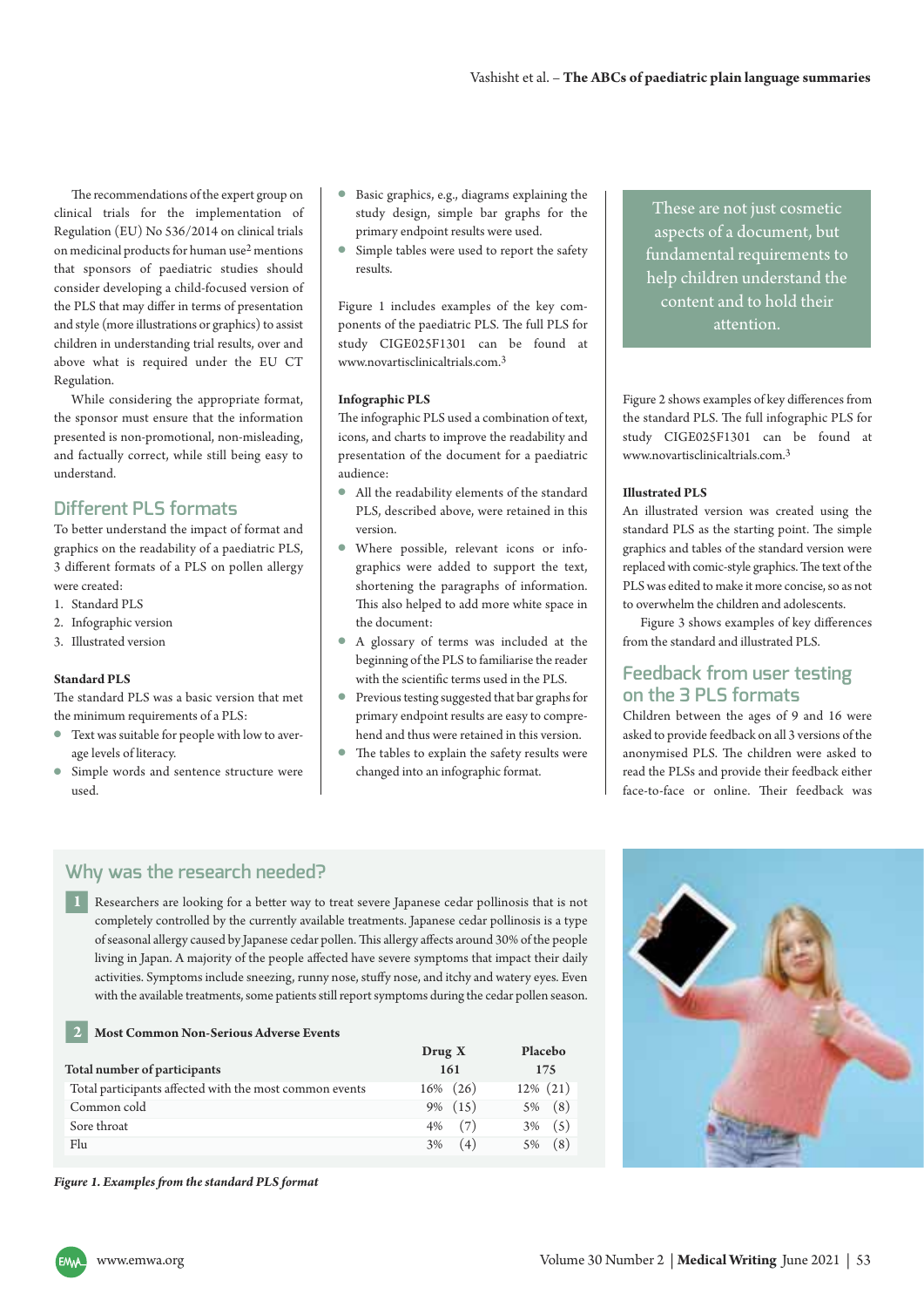

Figure 2. Examples from the infographic PLS



Figure 3. Examples from the illustrated version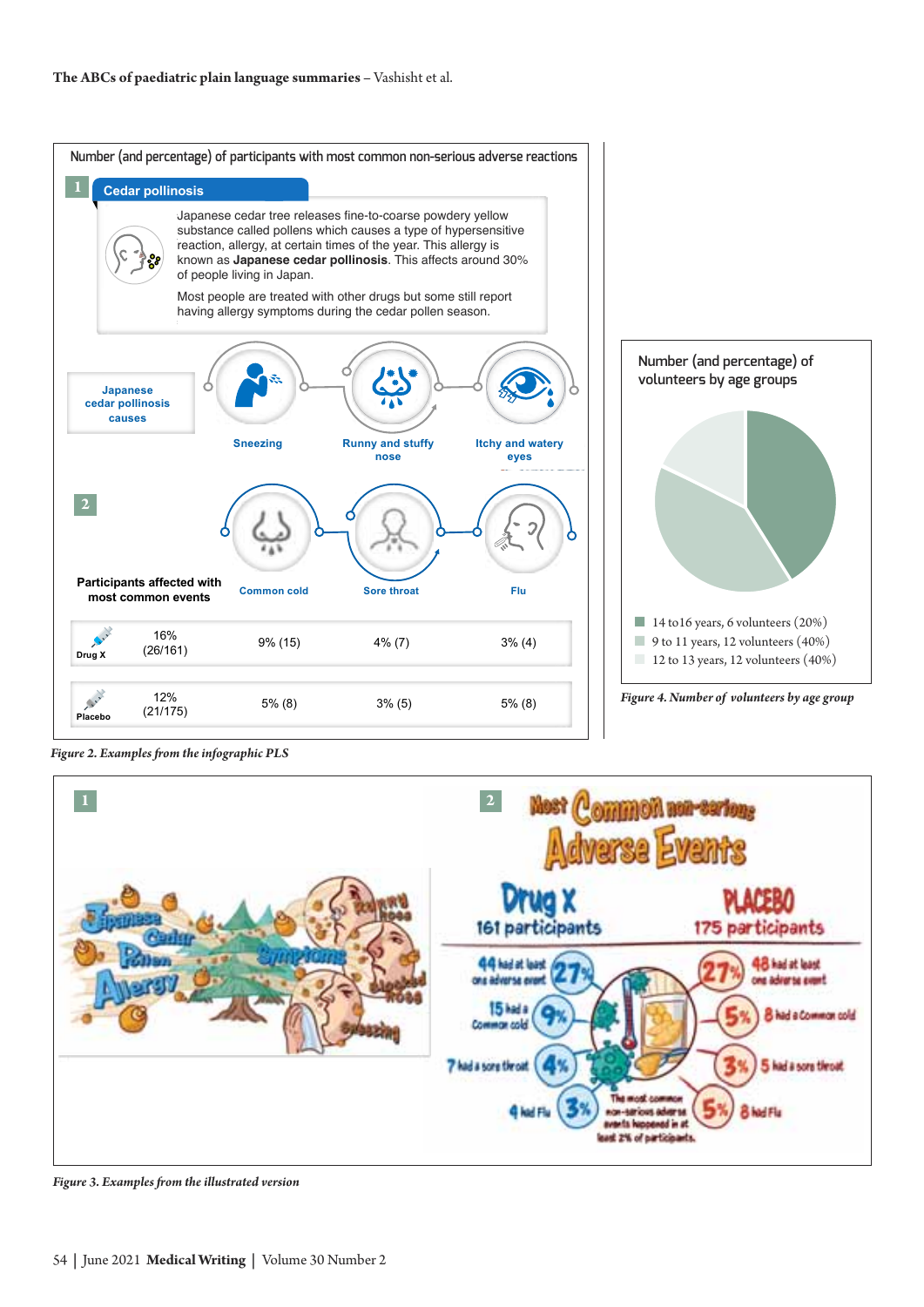

*Figure 5. Likeability by PLS format* 



*Figure 6. Ease of understanding by PLS format*

recorded and analysed to identify preferences and trends.

Thirty volunteers (15 male, 15 female) bet ween the ages of 9 and 16 provided feedback on the 3 PLS versions. Figure 4 shows the distribution of volunteers by age group.

The volunteers were from 3 countries: two in the US, 12 in India, and 16 in the UK.

#### **Likeability of the PLS based on format**

All volunteers were asked to rate the likeability of each PLS format on a scale of 1 to 10.

How much do you like the summary? Rate it on a scale of 1 (don't like it at all) to 10 (it is perfect).

The infographic and illustrated versions were preferred over the standard version. The average scores for likeability are presented in Figure 5.

When asked which of the versions was their favourite, 19 (63%) volunteers chose the infographic version, 7 (23%) volunteers chose the illustrated version, and 4 (14%) volunteers chose the standard version. The preference for a particular version did not differ based on the volunteers' age. The majority of volunteers (including the ones who were between 14 and 16 years old), acknowledged that the illustrated PLS was engaging and appropriate for their age group.

The main reasons shared by volunteers for preferring the infographic and illustrated versions over the standard format were:

- $\bullet$  Inclusion of relatable and meaningful graphics
- **Good balance of text and graphics**
- More white spaces

When asked what they would like to change in the infographic version, which was the most liked, 4 volunteers recommended using more colours than just blue and black.

#### **Ease of understanding**

Volunteers were asked to rate their ease of understanding of each format of the PLS on a scale of 1 to 10.

How easy is it to understand the summary? Rate it on a scale of 1 (too difficult) to 10 (really easy to understand).

According to the volunteers, the infographic and illustrated versions were easier to understand than the standard version. The average scores for ease of understanding are presented in Figure 6.

The main factors that seemed to help volunteers understand the PLS were:

- <sup>l</sup> Appropriate graphics that increase compre hension
- $\bullet$  More white spaces between different sections
- <sup>l</sup> A glossary of terms at the start of the summary (specific to infographic version)

#### **Length of the document**

The length of a PLS is believed to be an important factor related to the readability of the document. More so, for a paediatric PLS considering the shorter attention span of children. Table 1 presents the number of pages in each of the PLS formats tested.

When asked about the length of the document, 12 (40%) volunteers commented that the PLS should not be too long, as otherwise,

#### *Table 1. PLS Page Length*

| <b>PLS</b> Format | Pages         |
|-------------------|---------------|
| Standard PLS      | $\mathcal{R}$ |
| Infographic PLS   | 12            |
| Illustrated PLS   | 8             |

they could lose interest. All of these participants were between the ages of 10 to 14 years. Fourteen (47%) volunteers said that the length did not matter to them as long as the PLSs are easy to understand.

Interestingly, 13 (43%) of the volunteers felt that comparatively, the standard version was too long and boring. Considering that the standard and illustrated versions were of the same length and the infographic version was even longer, this finding indicated that the use of white spaces, use of graphics, and format of the PLS influenced the perceived length of the PLS. This suggests that design and layout of the document are more important than the length of the PLS for these readers.

While sponsors should be cautious not to write very lengthy PLSs, they should not compromise on including the graphics and white spaces just to remain within a certain page limit.

#### **Trust towards the sponsor**

When asked whether they trust the sponsor of the clinical trial based on the PLSs they have read, all volunteers confirmed that they trusted the sponsor.